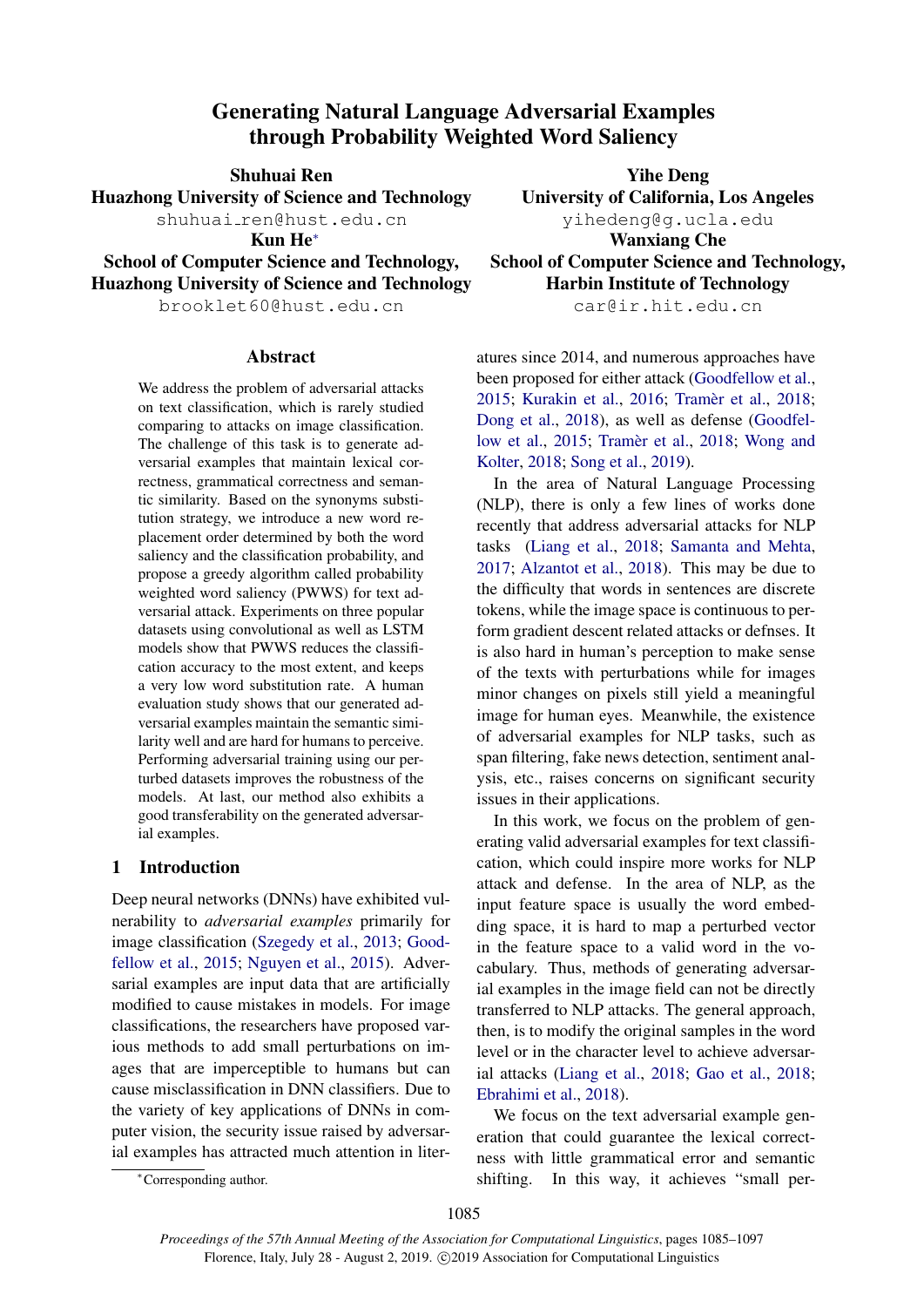turbation" as the changes will be hard for humans to perceive. We introduce a new synonym replacement method called Probability Weighted Word Saliency (PWWS) that considers the word saliency as well as the classification probability. The change value of the classification probability is used to measure the attack effect of the proposed substitute word, while word saliency shows how well the original word affects the classification. The change value of the classification probability weighted by word saliency determines the final substitute word and replacement order.

Extensive experiments on three popular datasets using convolutional as well as LSTM models demonstrate a good attack effect of PWWS. It reduces the accuracy of the DNN classifiers by up to 84.03%, outperforms existing text attacking methods. Meanwhile, PWWS has a much lower word substitution rate and exhibits a good transferability. We also do a human evaluation to show that our perturbations are hard for humans to perceive. In the end, we demonstrate that adversarial training using our generated examples can help improve robustness of the text classification models.

## 2 Related Work

We first provide a brief review on related works for attacking text classification models.

Liang et al. [\(2018\)](#page-8-3) propose to find appropriate words for insertion, deletion and replacement by calculating the word frequency and the highest gradient magnitude of the cost function. But their method involves considerable human participation in crafting the adversarial examples. To maintain semantic similarity and avoid human detection, it requires human efforts such as searching related facts online for insertion.

Therefore, subsequent research are mainly based on the word substitution strategy so as to avoid artificial fabrications and achieve automatic generations. The key difference of these subsequent methods is on how they generate substitute words. Samanta and Mehta [\(2017\)](#page-9-5) propose to build a candidate pool that includes synonyms, typos and genre specific keywords. They adopt Fast Gradient Sign Method (FGSM) [\(Goodfellow](#page-8-0) [et al.,](#page-8-0) [2015\)](#page-8-0) to pick a candidate word for replacement. Papernot et al. [\(2016b\)](#page-9-6) perturb a word vector by calculating forward derivative [\(Papernot](#page-9-7) [et al.,](#page-9-7) [2016a\)](#page-9-7) and map the perturbed word vector to a closest word in the word embedding space. Yang

et al. [\(2018\)](#page-9-8) derive two methods, Greedy Attack based on perturbation, and Gumbel Attack based on scalable learning. Aiming to restore the interpretability of adversarial attacks based on word substitution strategy, Sato et al. [\(2018\)](#page-9-9) restrict the direction of perturbations towards existing words in the input embedding space.

As the above methods all need to calculate the gradient with access to the model structure, model parameters, and the feature set of the inputs, they are classified as white-box attacks. To achieve attack under a black-box setting, which assumes no access to the details of the model or the feature representation of the inputs, Alzantot et al. [\(2018\)](#page-8-4) propose to use a population-based optimization algorithm. Gao et al. [\(2018\)](#page-8-5) present a DeepWord-Bug algorithm to generate small perturbations in the character-level for black-box attack. They sort the tokens based on the importance evaluated by four functions, and make random token transformations such as substitution and deletion with the constraint of edit distance. Ebrahimi et al. [\(2018\)](#page-8-6) also propose a token transformation method, and it is based on the gradients of the one-hot input vectors. The downside of the character-level perturbations is that they usually lead to lexical errors, which hurts the readability and can easily be perceived by humans.

The related works have achieved good results for text adversarial attacks, but there is still much room for improvement regarding the percentage of modifications, attacking success rate, maintenance on lexical as well as grammatical correctness and semantic similarity, etc. Based on the synonyms substitution strategy, we propose a novel blackbox attack method called PWWS for the NLP classification tasks and contribute to the field of adversarial machine learning.

## 3 Text Classification Attack

Given an input feature space  $X$  containing all possible input texts (in vector form x) and an output space  $\mathcal{Y} = \{y_1, y_2, \dots, y_K\}$  containing K possible labels of  $x$ , the classifier  $F$  needs to learn a mapping  $f : \mathcal{X} \to \mathcal{Y}$  from an input sample  $\mathbf{x} \in \mathcal{X}$ to a correct label  $y_{true} \in \mathcal{Y}$ . In the following, we first give a definition of adversarial example for natural language classification, and then introduce our word substitution strategy.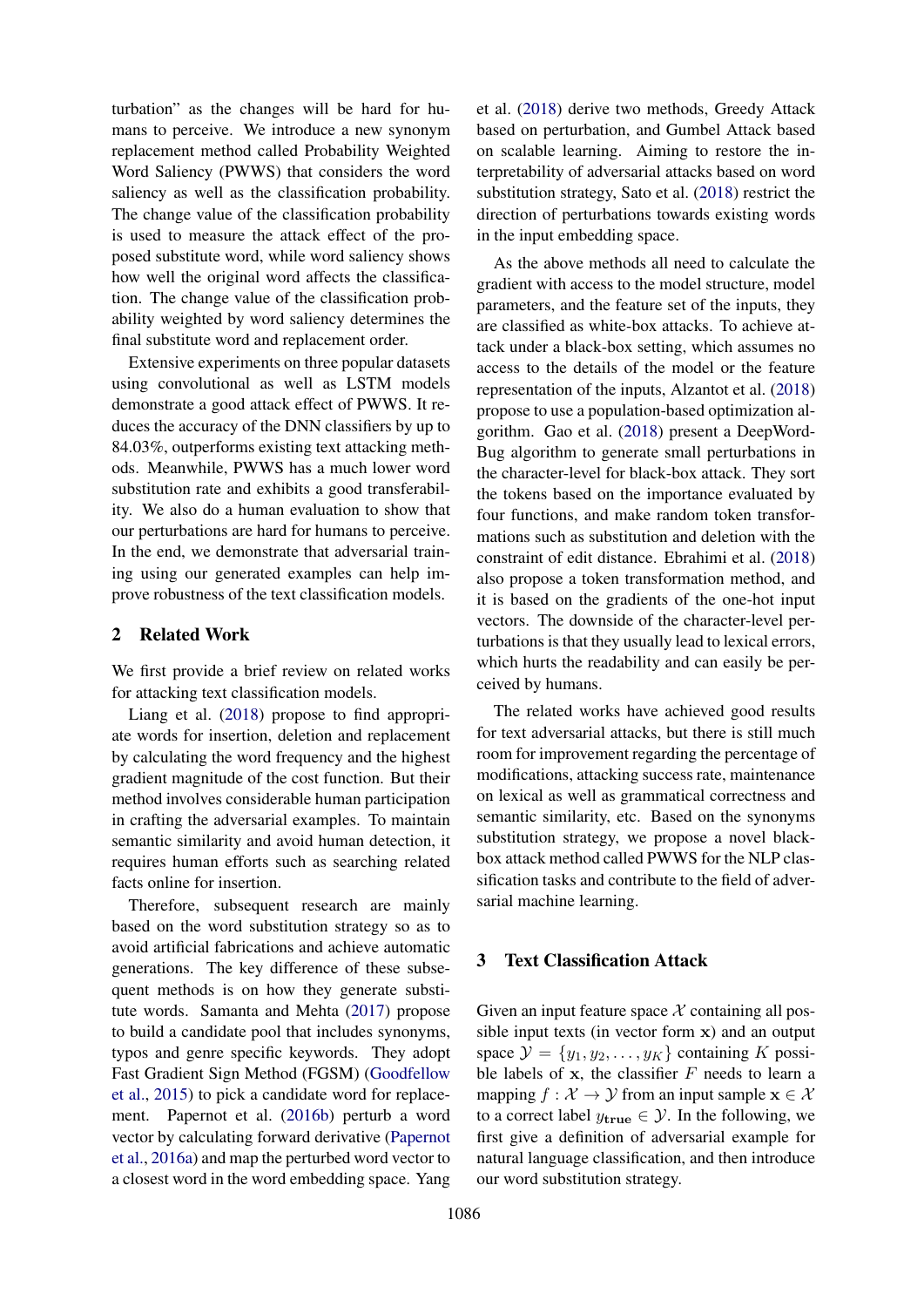#### 3.1 Text Adversarial Examples

Given a trained natural language classifier  $F$ , which can correctly classify the original input text  $x$  to the label  $y_{true}$  based on the maximum posterior probability.

$$
\arg\max_{y_i \in \mathcal{Y}} P(y_i|\mathbf{x}) = y_{\text{true}}.\tag{1}
$$

We attack the classifier by adding an imperceptible perturbation  $\Delta x$  to x to craft an adversarial example  $x^*$ , for which  $F$  is expected to give a wrong label:

<span id="page-2-0"></span>
$$
\arg\max_{y_i \in \mathcal{Y}} P(y_i|\mathbf{x}^*) \neq y_{\mathbf{true}}.
$$

Eq. [\(2\)](#page-2-0) gives the definition of the adversarial example x ∗ :

$$
\mathbf{x}^* = \mathbf{x} + \Delta \mathbf{x}, \quad \|\Delta \mathbf{x}\|_p < \epsilon,
$$
  
arg max  $P(y_i|\mathbf{x}^*) \neq \arg \max_{y_i \in \mathcal{Y}} P(y_i|\mathbf{x}).$  (2)

The original input text can be expressed as  $x =$  $w_1w_2 \ldots w_i \ldots w_n$ , where  $w_i \in \mathbb{D}$  is a word and  $\mathbb{D}$ is a dictionary of words.  $\|\Delta \mathbf{x}\|_p$  defined in Eq. [\(3\)](#page-2-1) uses p-norm to represent the constraint on perturbation  $\Delta$ x, and  $L_{\infty}$ ,  $L_2$  and  $L_0$  are commonly used.

<span id="page-2-1"></span>
$$
\|\Delta \mathbf{x}\|_{p} = \left(\sum_{i=1}^{n} |w_{i}^{*} - w_{i}|^{p}\right)^{\frac{1}{p}}.
$$
 (3)

To make the perturbation small enough so that it is imperceptible to humans, the adversarial examples need to satisfy lexical, grammatical, and semantic constraints. Lexical constraint requires that the correct word in the input sample cannot be changed to a common misspelled word, as a spell check before the input of the classifier can easily remove such perturbation. The perturbed samples, moreover, must be grammatically correct. Third, the modification on the original samples should not lead to significant changes in semantics as the semantic constraint requires.

To meet the above constraints, we replace words in the input texts with synonyms and replace named entities (NEs) with similar NEs to generate adversarial samples. Synonyms for each word can be found in WordNet<sup>[1](#page-2-2)</sup>, a large lexical database for the English language. NE refers to an entity that has a specific meaning in the sample text, such as a person's name, a location, an organization, or a proper noun. Replacement of an NE with a similar NE imposes a slight change in semantics but invokes no lexical or grammatical changes.

The candidate NE for replacement is picked in

the following. Assuming that the current input sample belongs to the class  $y_{true}$  and dictionary  $\mathbb{D}_{y_{\text{true}}} \subseteq \mathbb{D}$  contains all NEs that appear in the texts with class  $y_{true}$ , we can use the most frequently occurring named entity  $NE_{adv}$  in the complement dictionary  $\mathbb{D}-\mathbb{D}_{y_{\text{true}}}$  as a substitute word. In addition, the substitute  $NE_{adv}$  must have the consistent type with the original NE, e.g., they must be both locations.

#### 3.2 Word Substitution by PWWS

In this work, we propose a new text attacking method called Probability Weighted Word Saliency (PWWS). Our approach is based on synonym replacement, and there are two key issues that we resolve in the greedy PWWS algorithm: the selection of synonyms or NEs and the decision of the replacement order.

#### 3.2.1 Word Substitution Strategy

For each word  $w_i$  in x, we use WordNet to build a synonym set  $\mathbb{L}_i \subseteq \mathbb{D}$  that contains all synonyms of  $w_i$ . If  $w_i$  is an NE, we find NE $_{adv}$  which has a consistent type of  $w_i$  to join  $\mathbb{L}_i$ . Then, every  $w'_i \in \mathbb{L}_i$  is a candidate word for substitution of the original  $w_i$ . We select a  $w'_i$  from  $\mathbb{L}_i$  as the proposed substitute word  $w_i^*$  if it causes the most significant change in the classification probability after replacement. The substitute word selection method  $R(w_i, \mathbb{L}_i)$  is defined as follows:

<span id="page-2-3"></span>
$$
w_i^* = R(w_i, \mathbb{L}_i)
$$
  
= arg max<sub>w\_i' \in \mathbb{L}\_i</sub> { $P(y_{\text{true}} | \mathbf{x}) - P(y_{\text{true}} | \mathbf{x}_i')$ }, (4)

where

$$
\mathbf{x} = w_1 w_2 \dots w_i \dots w_n,
$$
  

$$
\mathbf{x}'_i = w_1 w_2 \dots w'_i \dots w_n,
$$

and  $x'_i$  is the text obtained by replacing  $w_i$  with each candidate word  $w'_i \in \mathbb{L}_i$ . Then we replace  $w_i$ with  $w_i^*$  and get a new text  $\mathbf{x}_i^*$ :

<span id="page-2-4"></span>
$$
\mathbf{x}_i^* = w_1 w_2 \dots w_i^* \dots w_n.
$$

The change in classification probability between  $x$  and  $x_i^*$  represents the best attack effect that can be achieved after replacing  $w_i$ .

$$
\Delta P_i^* = P(y_{\text{true}}|\mathbf{x}) - P(y_{\text{true}}|\mathbf{x}_i^*). \tag{5}
$$

For each word  $w_i \in \mathbf{x}$ , we find the corresponding substitute word  $w_i^*$  by Eq. [\(4\)](#page-2-3), which solves the first key issue in PWWS.

<span id="page-2-2"></span><sup>1</sup><https://wordnet.princeton.edu/>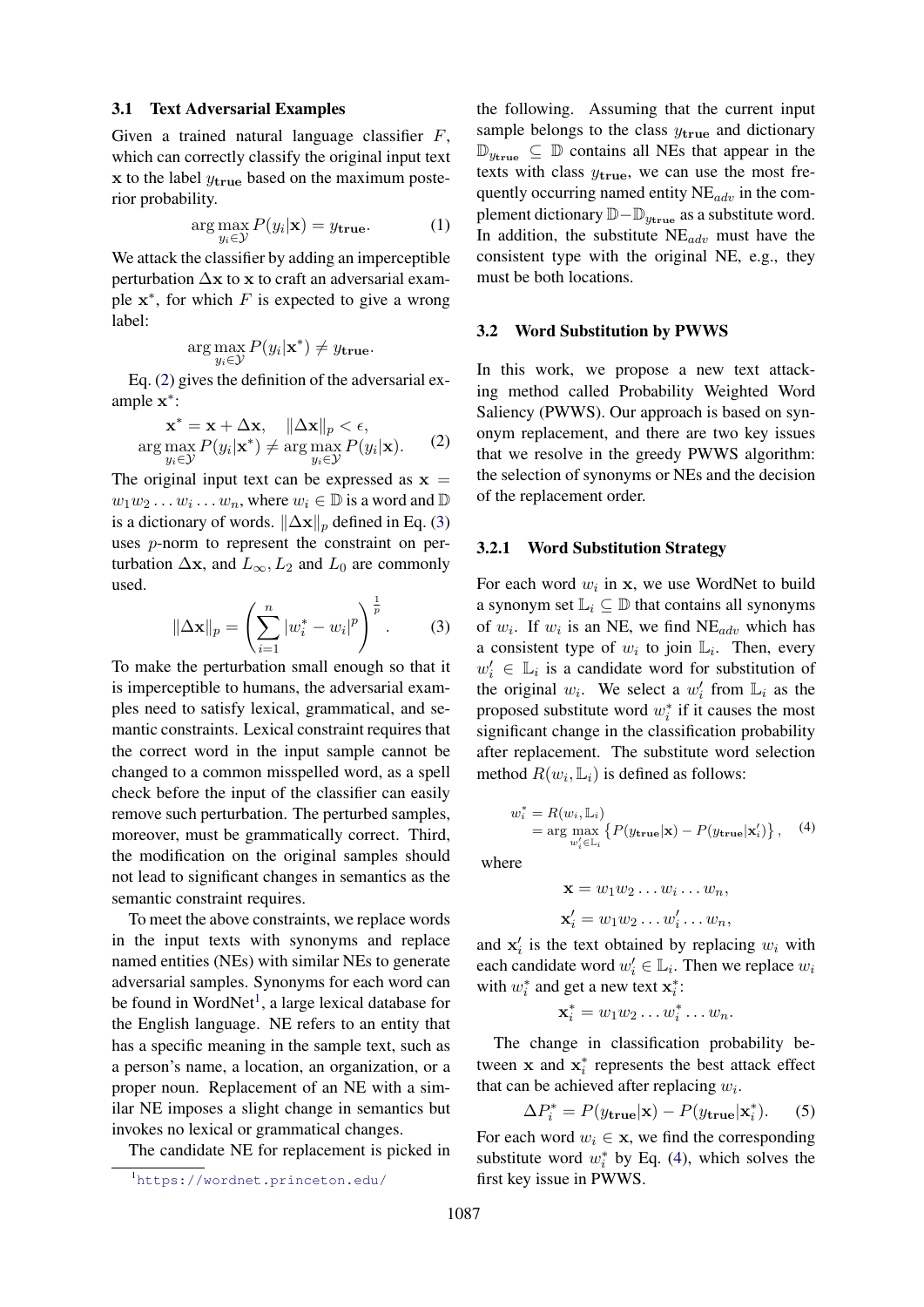## 3.2.2 Replacement Order Strategy

Furthermore, in the text classification tasks, each word in the input sample may have different level of impact on the final classification. Thus, we incorporate word saliency [\(Li et al.,](#page-8-7) [2016b,](#page-8-7)[a\)](#page-8-8) into our algorithm to determine the replacement order. Word saliency refers to the degree of change in the output probability of the classifier if a word is set to unknown (out of vocabulary). The saliency of a word is computed as  $S(\mathbf{x}, w_i)$ .

$$
S(\mathbf{x}, w_i) = P(y_{\mathbf{true}}|\mathbf{x}) - P(y_{\mathbf{true}}|\hat{\mathbf{x}}_i)
$$
 (6)

where

<span id="page-3-3"></span> $\mathbf{x} = w_1 w_2 \dots w_i \dots w_d,$  $\hat{\mathbf{x}}_i = w_1 w_2 \dots$  unknown  $\dots w_d$ .

We calculate the word saliency  $S(\mathbf{x}, w_i)$  for all  $w_i \in \mathbf{x}$  to obtain a saliency vector  $\mathbf{S}(\mathbf{x})$  for text x.

To determine the priority of words for replacement, we need to consider the degree of change in the classification probability after substitution as well as the word saliency for each word. Thus, we score each proposed substitute word  $w_i^*$  by evaluating the  $\Delta P_i^*$  in Eq. [\(5\)](#page-2-4) and  $i^{th}$  value of  $S(x)$ . The score function  $H(\mathbf{x}, \mathbf{x}_i^*, w_i)$  is defined as:

$$
H(\mathbf{x}, \mathbf{x}_i^*, w_i) = \phi(\mathbf{S}(\mathbf{x}))_i \cdot \Delta P_i^* \tag{7}
$$

where  $\phi(\mathbf{z})_i$  is the softmax function

$$
\phi(\mathbf{z})_i = \frac{e^{\mathbf{z}_i}}{\sum_{k=1}^K e^{\mathbf{z}_k}}.\tag{8}
$$

**z** in Eq. [\(8\)](#page-3-0) is a vector.  $z_i$  and  $\phi(z)_i$  indicate the  $i^{th}$  component of vector **z** and  $\phi(\mathbf{z})$ , respectively.  $\phi(\mathbf{S}(\mathbf{x}))$  in Eq. [\(7\)](#page-3-1) indicates a softmax operation on word saliency vector  $S(x)$  and  $K = |S(x)|$ .

Eq. [\(7\)](#page-3-1) defined by probability weighted word saliency determines the replacement order. We sort all the words  $w_i$  in  $x$  in descending order based on  $H(\mathbf{x}, \mathbf{x}_i^*, w_i)$ , then consider each word  $w_i$  under this order and select the proposed substitute word  $w_i^*$  for  $w_i$  to be replaced. We greedily iterate through the process until enough words have been replaced to make the final classification label change.

The final PWWS Algorithm is as shown in Algorithm [1.](#page-3-2)

#### 4 Empirical Evaluation

For empirical evaluation, we compare PWWS with other attacking methods on three popular datasets involving four neural network classification models.

## <span id="page-3-2"></span>Algorithm 1 PWWS Algorithm

**Input:** Sample text  $x^{(0)}$  before iteration; **Input:** Length of sample text  $\mathbf{x}^{(0)}$ :  $n = |\mathbf{x}^{(0)}|$ ; Input: Classifier F; **Output:** Adversarial example  $\mathbf{x}^{(i)}$ 1: for all  $i = 1$  to n do 2: Compute word saliency  $S(\mathbf{x}^{(0)}, w_i)$ 3: Get a synonym set  $\mathbb{L}_i$  for  $w_i$ 4: if  $w_i$  is an NE then  $\mathbb{L}_i = \mathbb{L}_i \cup \{ \text{NE}_{adv} \}$ 5: end if 6: if  $\mathbb{L}_i = \emptyset$  then continue 7: end if 8:  $w_i^* = R(w_i, \mathbb{L}_i);$ 9: end for 10: Reorder  $w_i$  such that 11:  $H(\mathbf{x}, \mathbf{x}_1^*, w_1) > \cdots > H(\mathbf{x}, \mathbf{x}_n^*, w_n)$ 12: **for all**  $i = 1$  to *n* **do** 13: Replace  $w_i$  in  $\mathbf{x}^{(i-1)}$  with  $w_i^*$  to craft  $\mathbf{x}^{(i)}$ 14: **if**  $F(\mathbf{x}^{(i)}) \neq F(\mathbf{x}^{(0)})$  then break 15: end if 16: end for

#### <span id="page-3-1"></span>4.1 Datasets

Table [1](#page-4-0) lists the details of the datasets, IMDB, AG's News, and Yahoo! Answers.

<span id="page-3-0"></span>IMDB. IMDB is a large movie review dataset consisting of 25,000 training samples and 25,000 test samples, labeled as positive or negative. We use this dataset to train a word-based CNN model and a Bi-directional LSTM network for sentiment classification [\(Maas et al.,](#page-9-10) [2011\)](#page-9-10).

AG's News. This is a collection of more than one million news articles, which can be categorized into four classes: World, Sports, Business and Sci/Tech. Each class contains 30,000 training samples and 1,900 testing samples.

Yahoo! Answers. This dataset consists of ten topic categories: Society & Culture, Science & Mathematics, Health, Education & Reference, Computers & Internet, etc. Each category contains 140,000 training samples and 5,000 test samples.

#### <span id="page-3-4"></span>4.2 Deep Neural Models

For deep neural models, we consider several classic as well as state-of-the-art models used for text classification. These models include both convolutional neural networks (CNN) and recurrent neural networks (RNN), for word-level or characterlevel data processing.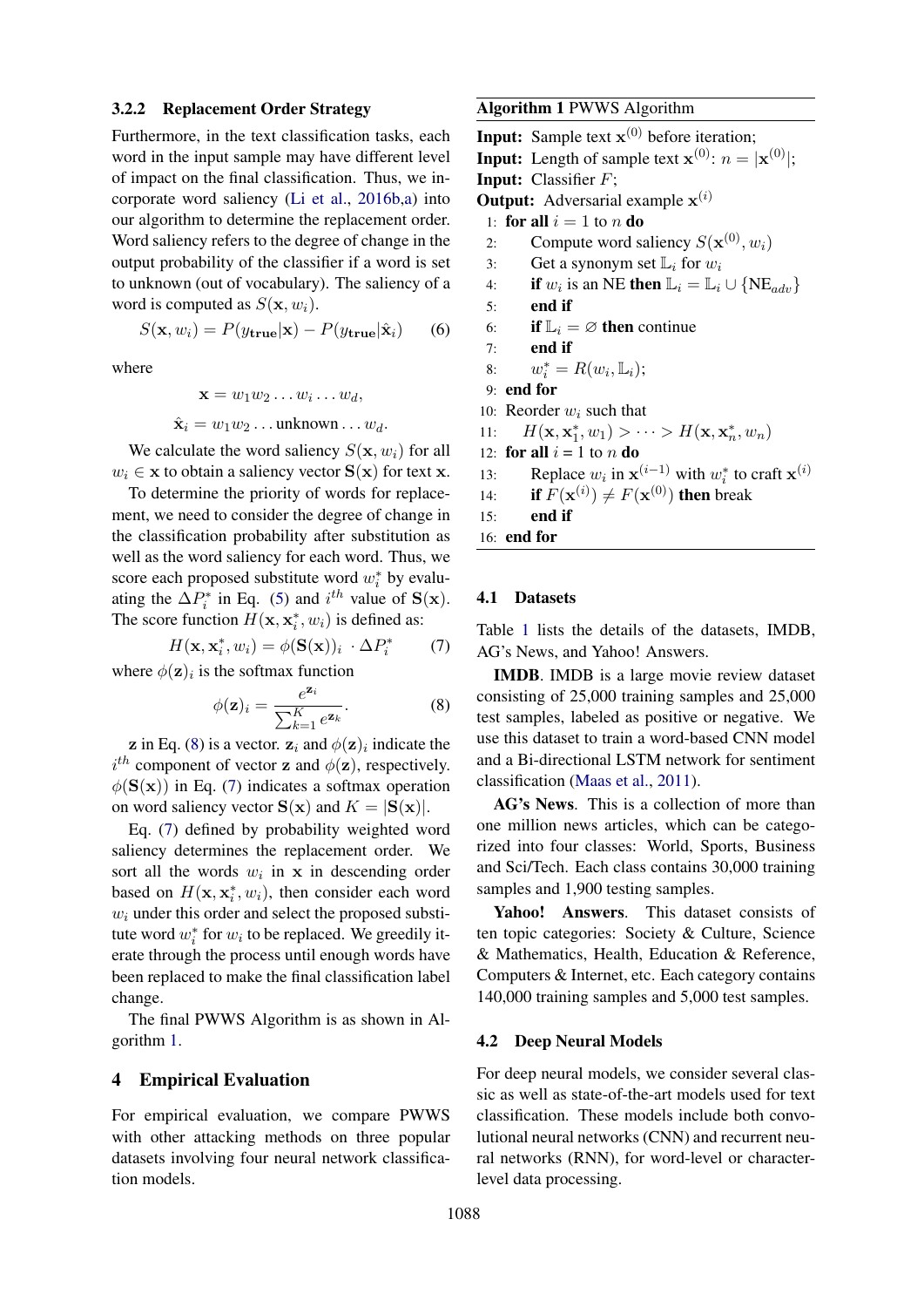<span id="page-4-0"></span>

| Dataset            | #Classes | $\#$ Train samples $\ $ #Test samples $\ $ |        | #Average words | Task                        |
|--------------------|----------|--------------------------------------------|--------|----------------|-----------------------------|
| <b>IMDB</b> Review | ∠        | 25,000                                     | 25,000 | 325.6          | Sentiment analysis          |
| AG's News          |          | 120.000                                    | 7600   |                | 278.6   News categorization |
| Yahoo! Answers     | 10       | 1.400.000                                  | 50,000 | 108.4          | Topic classification        |

Table 1: Statistics on the datasets. "#Average words" indicates the average number of words per sample text.

Word-based CNN [\(Kim,](#page-8-9) [2014\)](#page-8-9) consists of an embedding layer that performs 50-dimensional word embeddings on 400-dimensional input vectors, an 1D-convolutional layer consisting of 250 filters of kernel size 3, an 1D-max-pooling layer, and two fully connected layers. This word-based classification model is used on all three datasets.

Bi-directional LSTM consists of a 128dimensional embedding layer, a Bi-directional LSTM layer whose forward and reverse are respectively composed of 64 LSTM units, and a fully connected layer. This word-based classification model is used on IMDB dataset.

Char-based CNN is identical to the structure in [\(Zhang et al.,](#page-9-11) [2015\)](#page-9-11) which includes two ConvNets. The two networks are both 9 layers deep with 6 convolutional layers and 3 fully-connected layers. This char-based classification model is used for AG's News dataset.

LSTM consists of a 100-dimensional embedding layer, an LSTM layer composed of 128 units, and a fully connected layer. This word-based classification model is used for Yahoo! Answers dataset.

Column 3 in Table [2](#page-5-0) demonstrates the classification accuracies of these models on original (clean) examples, which almost achieves the best results of the classification task on these datasets.

## 4.3 Attacking Methods

We compare our PWWS  $<sup>2</sup>$  $<sup>2</sup>$  $<sup>2</sup>$  attacking method with</sup> the following baselines. All the baselines use WordNet to build the candidate synonym sets L.

Random. We randomly select a synonym for each word in the original input text to replace, and keep performing such replacement until the classification output changes.

Gradient. This method draws from FGSM [\(Goodfellow et al.,](#page-8-0) [2015\)](#page-8-0), which is previously proposed for image adversarial attack:

$$
\mathbf{x}^* = \mathbf{x} + \Delta \mathbf{x} \n= \mathbf{x} + \epsilon \cdot \text{sign}\left(\nabla_{\mathbf{x}} J\left(F, y_{\text{true}}\right)\right),
$$
\n(9)

where  $J(F, y_{true})$  is the cost function used for training the neural network.

For the sake of calculation, we will use the synonym that maximizes the change of prediction output  $\Delta F(\mathbf{x})$  as the substitute word, where  $\Delta F(\mathbf{x})$ is approximated by forward derivative:

<span id="page-4-2"></span>
$$
\Delta F(\mathbf{x}) = F(\mathbf{x'}) - F(\mathbf{x})
$$

$$
\approx (x_i' - x_i) \frac{\partial F(\mathbf{x})}{\partial x_i}.
$$
(10)

This method using Eq. [\(10\)](#page-4-2) is the main concept introduced in [\(Papernot et al.,](#page-9-6) [2016b\)](#page-9-6).

Traversing in word order (TiWO). This method of traversing input sample text in word order finds substitute for each word according to Eq. [\(4\)](#page-2-3).

Word Saliency (WS). WS [\(Samanta and](#page-9-5) [Mehta,](#page-9-5) [2017\)](#page-9-5) sorts words in the input text based on word saliency in Eq. [\(6\)](#page-3-3) in descending order, and finds substitute for each word according to Eq. [\(4\)](#page-2-3).

## 4.4 Attacking Results

We evaluate the merits of all above methods by using them to generate 2,000 adversarial examples respectively. The more effective the attacking method is, the more the classification accuracy of the model drops. Table [2](#page-5-0) shows the classification accuracy of different models on the original samples and the adversarial samples generated by these attack methods.

Results show that our method reduces the classification accuracies to the most extent. The classification accuracies on the three datasets IMDB, AG's News, and Yahoo! Answers are reduced by an average of 81.05%, 33.62%, and 38.65% respectively. The effectiveness of the attack against multi-classification tasks is not as good as that for binary classification tasks.

Our method achieves such effects by very few word replacements. Table [3](#page-5-1) lists the word replacement rates of the adversarial examples generated by different methods. The rate refers to the number of substitute words divided by the total number of words in the original clean sample texts. It indicates that PWWS replaces the fewest words while

<span id="page-4-1"></span><sup>2</sup><https://github.com/JHL-HUST/PWWS/>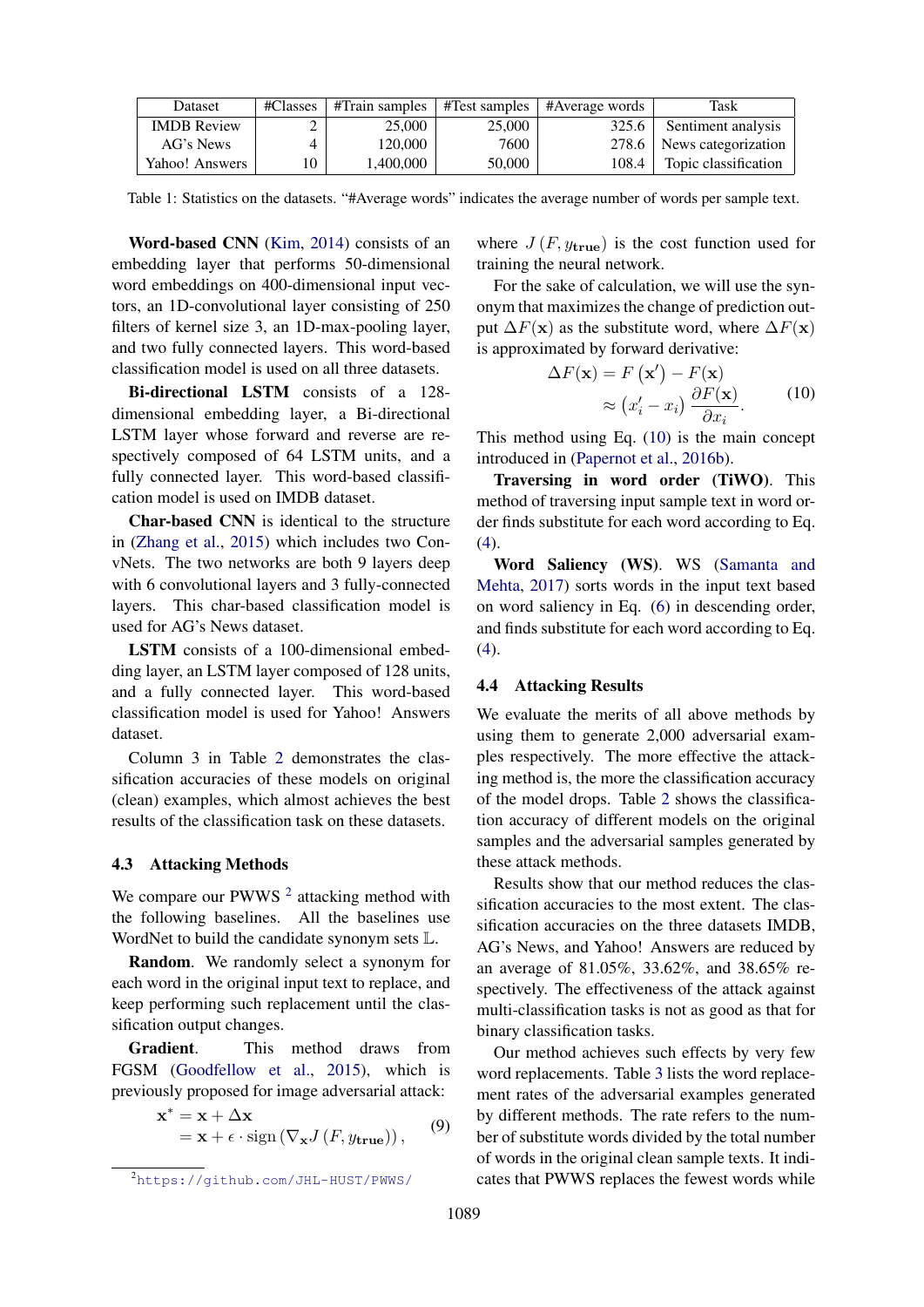<span id="page-5-0"></span>

| Dataset        | Model       | Original | Random | Gradient | <b>TiWO</b> | WS       | <b>PWWS</b> |
|----------------|-------------|----------|--------|----------|-------------|----------|-------------|
| <b>IMDB</b>    | word-CNN    | 86.55%   | 45.36% | 37.43%   | 10.00%      | $9.64\%$ | 5.50%       |
|                | Bi-dir LSTM | 84.86%   | 37.79% | 14.57%   | $3.57\%$    | $3.93\%$ | $2.00\%$    |
| AG's News      | char-CNN    | 89.70%   | 67.80% | 72.14%   | 58.50%      | 62.45%   | 56.30%      |
|                | word-CNN    | 90.56%   | 74.13% | 73.63%   | 60.70%      | 59.70%   | 56.72%      |
| Yahoo! Answers | <b>LSTM</b> | 92.00%   | 74.50% | 73.80%   | 62.50%      | 62.50%   | 53.00%      |
|                | word-CNN    | 96.01%   | 82.09% | 80.10%   | 69.15%      | 66.67%   | $57.71\%$   |

<span id="page-5-1"></span>Table 2: Classification accuracy of each selected model on the original three datasets and the perturbed datasets using different attacking methods. Column 3 (Original) represents the classification accuracy of the model for the original samples. A lower classification accuracy corresponds to a more effective attacking method.

| <b>Dataset</b> | Model              | Random    | Gradient | <b>TiWO</b> | WS     | <b>PWWS</b> |
|----------------|--------------------|-----------|----------|-------------|--------|-------------|
| <b>IMDB</b>    | word-CNN           | 22.01%    | 20.53%   | 15.06%      | 14.38% | $3.81\%$    |
|                | <b>Bi-dir LSTM</b> | $17.77\%$ | 12.61%   | $4.34\%$    | 4.68%  | $3.38\%$    |
| AG's News      | char-CNN           | 27.43%    | 27.73%   | 26.46%      | 21.94% | 18.93%      |
|                | word-CNN           | 22.22%    | 22.09%   | 20.28%      | 20.21% | 16.76%      |
| Yahoo! Answers | <b>LSTM</b>        | 40.86%    | 41.09%   | 37.14%      | 39.75% | 35.10%      |
|                | word-CNN           | 31.68%    | 31.29%   | 30.06%      | 30.42% | $25.43\%$   |

Table 3: Word replacement rate of each attacking method on the selected models for the three datasets. The lower the word replacement rate, the better the attacking method could be in terms of retaining the semantics of the text.

<span id="page-5-2"></span>

| <i><b>Original Prediction</b></i> | <b>Adversarial Prediction</b> | <b>Perturbed Texts</b>                                                               |
|-----------------------------------|-------------------------------|--------------------------------------------------------------------------------------|
|                                   |                               |                                                                                      |
| Positive                          | Negative                      | Ah man this movie was <i>funny</i> ( <i>laughable</i> ) as hell, yet strange. I like |
| Confidence = $96.72\%$            | Confidence = $74.78\%$        | how they kept the shakespearian language in this movie, it just felt                 |
|                                   |                               | ironic because of how idiotic the movie really was, this movie has got               |
|                                   |                               | to be one of troma's best movies. highly recommended for some                        |
|                                   |                               | senseless fun!                                                                       |
| Negative                          | Positive                      | The One and the Only! The only really good description of the punk                   |
| Confidence = $72.40\%$            | Confidence = $69.03\%$        | movement in the LA in the early 80's. Also, the definitive documentary               |
|                                   |                               | about legendary bands like the Black Flag and the X. Mainstream                      |
|                                   |                               | Americans' repugnant views about this film are absolutely <i>hilarious</i>           |
|                                   |                               | <i>(uproarious)</i> ! How can music be SO diversive in a country of                  |
|                                   |                               | supposed libertyeven 20 years after find out!                                        |

Table 4: Adversarial example instances in the IMDB dataset with Bi-directional LSTM model. Columns 1 and 2 represent the category prediction and confidence of the classification model for the original sample and the adversarial examples, respectively. In column 3, the green word is the word in the original text, while the red is the substitution in the adversarial example.

<span id="page-5-3"></span>

| <i><b>Original Prediction</b></i> | <b><i>Adversarial</i></b> Prediction | <b>Perturbed Texts</b>                                                                   |
|-----------------------------------|--------------------------------------|------------------------------------------------------------------------------------------|
| <b>Business</b>                   | Sci/Tech                             | site security gets a recount at rock the vote. grassroots movement to                    |
| Confidence = $91.26\%$            | Confidence = $33.81\%$               | register younger voters leaves <i>publishing</i> ( <i>publication</i> ) tools accessible |
|                                   |                                      | to outsiders.                                                                            |
| Sci/Tech                          | World                                | seoul allies calm on <i>nuclear</i> ( <i>atomic</i> ) shock. south korea's key allies    |
| Confidence = $74.25\%$            | Confidence = $86.66\%$               | play down a shock admission its scientists experimented to enrich                        |
|                                   |                                      | uranium.                                                                                 |

Table 5: Adversarial example instances in the AG's News dataset with char-based CNN model. Columns of this table is similar to those in Table [4.](#page-5-2)

ensuring the semantic and syntactic features of the original sample remain unchanged to the utmost extent.

Table [4](#page-5-2) lists some adversarial examples generated for IMDB dataset with the Bi-directional LSTM classifier. The original positive/negative film reviews can be misclassified by only one synonym replacement and the model even holds a high degree of confidence. Table [5](#page-5-3) lists some ad-

versarial examples in AG's News dataset with the char-based CNN. It also requires only one synonym to be replaced for the model to be misled to classify one type (Business) of news into another (Sci/Tech). The adversarial examples still convey the semantics of the original text such that humans do not recognize any change but the neural network classifiers are deceived.

For more example comparisons between the ad-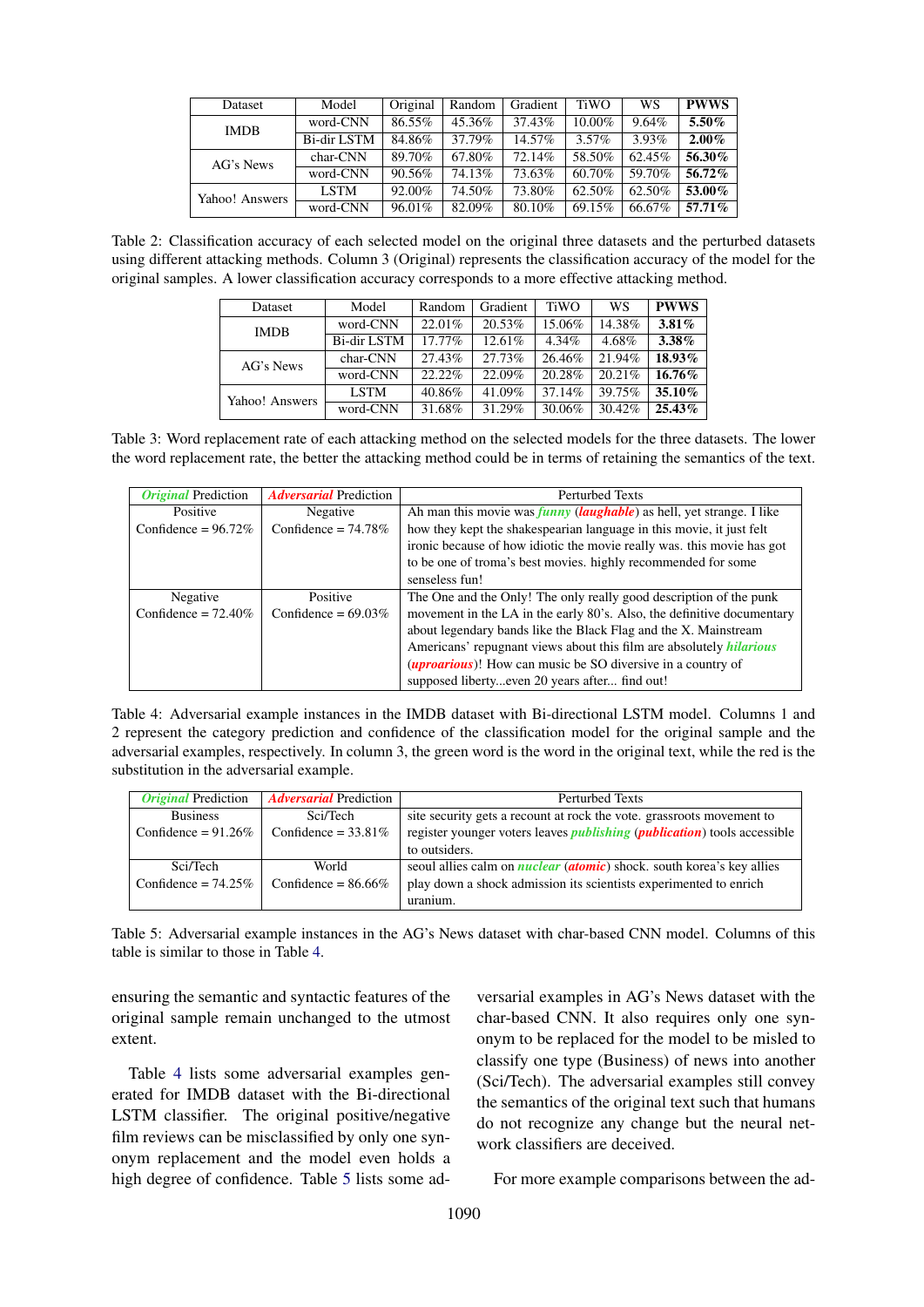<span id="page-6-0"></span>

| Dataset     | Model       | Examples               | Accuracy of model | Accuracy of human | $Score[1-5]$ |
|-------------|-------------|------------------------|-------------------|-------------------|--------------|
|             | word-CNN    | <i><b>Original</b></i> | 99.0%             | 98.0%             | 1.80         |
| <b>IMDB</b> |             | <b>Adversarial</b>     | $22.0\%$          | 93.0%             | 2.50         |
|             | Bi-dir LSTM | <i><b>Original</b></i> | 86.0%             | 93.0%             | 1.70         |
|             |             | <b>Adversarial</b>     | 12.0%             | 88.0%             | 2.08         |
| AG's News   | char-CNN    | <i><b>Original</b></i> | 81.0%             | 63.9%             | 2.62         |
|             |             | <b>Adversarial</b>     | 69.0%             | 58.0%             | 2.89         |

Table 6: Comparison with human evaluation. The fourth and fifth columns represent the classification accuracy of the model and human, respectively. The last column represents how much the workers think the text is likely to be modified by a machine. The larger the score, the higher the probability.

versarial examples generated by different methods, see details in Appendix.

Text classifier based on DNNs is widely used in NLP tasks. However, the existence of such adversarial samples exposes the vulnerability of these models, limiting their applications in securitycritical systems like spam filtering and fake news detection.

## 4.5 Discussions on Previous Works

Yang et al. [\(2018\)](#page-9-8) introduce a perturbationbased method called Greedy Attack and a scalable learning-based method called Gumbel Attack. They perform experiments on IMDB dataset with the same word-based CNN model, and on AG's News dataset with a LSTM model. Their method greatly reduces the classification accuracy to less than 5% after replacing 5 words [\(Yang](#page-9-8) [et al.,](#page-9-8) [2018\)](#page-9-8). However, the semantics of the replacement words are not constrained, as antonyms sometimes appear in their adversarial examples. Moreover, for instance, Table 3 in [\(Yang et al.,](#page-9-8) [2018\)](#page-9-8) shows that they change "... The plot could give a rise a *must* (*better*) movie if the right pieces was in the right places" to switch from negative to positive; and they change "The premise is good, the plot line *script* (*interesting*) and the screenplay was OK" to switch from positive to negative. The first sample changes the meaning of the sentence, while the second has grammatical errors. Under such condition, the perturbations could be recognized by humans.

Gao et al. [\(2018\)](#page-8-5) present a novel algorithm, DeepWordBug, that generates small text perturbations in the character-level for black-box attack. This method can cause a decrease of 68% on average for word-LSTM and 48% on average for char-CNN model when 30 edit operations were allowed. However, since their perturbation exists in the character-level, the generated adversarial examples often do not conform to the lexical constraint: misspelled words may exist in the text. For instance, they change a positive review of "This film has a special *place* in my *heart*" to get a negative review of "This film has a special *plcae* in my *herat*". For such adversarial examples, a spell check on the input can easily remove the perturbation, and the effectiveness of such adversarial attack will be removed also. DeepWordBug is still useful, as we could improve the robustness in the training of classifiers by replacing misspelled word with out-of-vocabulary word, or simply remove misspelled words. However, as DeepWord-Bug can be easily defended by spell checking, we did not consider it as a baseline in our comparison.

## 5 Further Analysis

This section provides a human evaluation to show that our perturbation is hard for humans to perceive, and studies the transferability of the generated examples by our methods. In the end, we show that using the generated examples for adversarial training helps improving the robustness of the text classification model.

## 5.1 Human Evaluation

To further verify that the perturbations in the adversarial examples are hard for humans to recognize, we find six workers on Amazon Mechanical Turk to evaluate the examples generated by PWWS. Specifically, we select 100 clean texts in IMDB and the corresponding adversarial examples generated on word-based CNN. Then we select another 100 clean texts in IMDB and the corresponding adversarial examples generated on Bidirectional LSTM. For the third group, we select 100 clean texts from AG's News and the corresponding adversarial examples generated on charbased CNN. For each group of date, we mix the clean data and generated examples for the workers to classify. To evaluate the similarity, we ask the workers to give scores from 1-5 to indicate the likelihood that the text is modified by machine.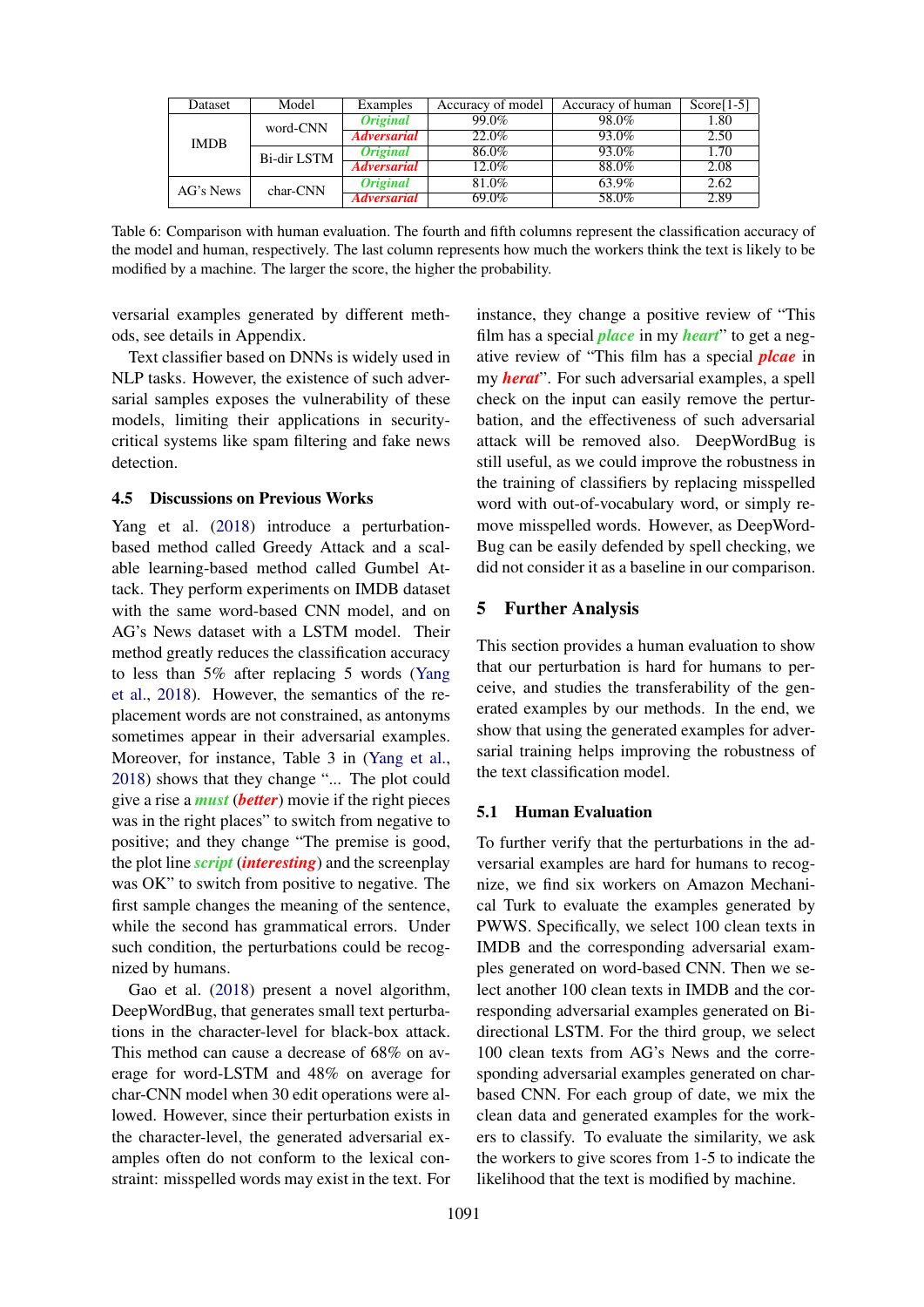<span id="page-7-0"></span>

Figure 1: Transferability of adversarial examples generated by different attacking methods on IMDB. The three color bars represent the average classification accuracies (in percentage) of the three new models on the adversarial examples generated by word-based CNN-1. The lower the classification accuracy, the better the transferability.

Table [6](#page-6-0) shows the comparison with human evaluation. The generated examples can cause misclassification on three different models, while the classification accuracy of humans is still very high comparing to their judgement on clean data. Since there are four categories for AG's News, the classification accuracy of workers on this dataset is significantly lower than that on IMDB (binary classification tasks). Thus, we did not try human evaluation on Yahoo! Answers as there are 10 categories to classify. The likelihood scores of machine perturbation on adversarial examples are slightly higher than that on the original texts, indicating that the semantics of some synonyms are not as accurate as the original words. Nevertheless, as the accuracy of humans on the two sets of data are close, and the traces of machine modifications are still hard for humans to perceive.

## 5.2 Transferability

The transferability of adversarial attack refers to its ability to reduce the accuracy of other models to a certain extent when the examples are generated on a specific classification model [\(Goodfel](#page-8-0)[low et al.,](#page-8-0) [2015;](#page-8-0) [Szegedy et al.,](#page-9-0) [2013\)](#page-9-0).

To illustrate this, we record the original wordbased CNN (described in Section [4.2\)](#page-3-4) as wordbased CNN-1, and train three new proximity classification models on the IMDB dataset, labeled respectively as word-based CNN-2, word-based CNN-3 and Bi-directional LSTM network. Compared to word-based CNN-1, word-based CNN-2 has an additional fully connected layer. Wordbased CNN-3 has the same network structure as CNN-1 except using GloVe [\(Pennington et al.,](#page-9-12) [2014\)](#page-9-12) as a pretrained word embedding. The network structure of Bi-directional LSTM is the one introduced in Section [4.2.](#page-3-4)

When the adversarial examples generated by our method are transferred to word-based CNN-2 or Bi-dir LSTM, the attacking effect is slightly inferior, as illustrated in Figure [1](#page-7-0) (a). But note that the word replacement rate of our method on IMDB is only 3.81%, which is much lower than other methods (Table [3\)](#page-5-1). When we use the same replacement ratio (say 10%) in the input text for all methods, the transferability of PWWS is significantly better than other methods. Figure [1](#page-7-0) (b) illustrates that the word substitution order determined by PWWS corresponds well to the importance of the words for classification, and the transformation is effective across various models.

## 5.3 Adversarial Training

Adversarial training [\(Shrivastava et al.,](#page-9-13) [2017\)](#page-9-13) is a popular technique mainly used in image classification to improve model robustness. To verify whether incorporating adversarial training would help improve the robustness of the test classifiers, we randomly select clean samples from the training set of IMDB and use PWWS to generate 4000 adversarial examples as a set A, and train the word-based CNN model. We then evaluate the classification accuracy of the model on the original test data and of the adversarial examples generated using various methods. Figure [2](#page-8-10) (a) shows that the classification accuracy of the model on the original test set is improved after adversarial training. Figure [2](#page-8-10) (a) illustrates that the robustness of the classification model continues to improve when more adversarial examples are added to the training set.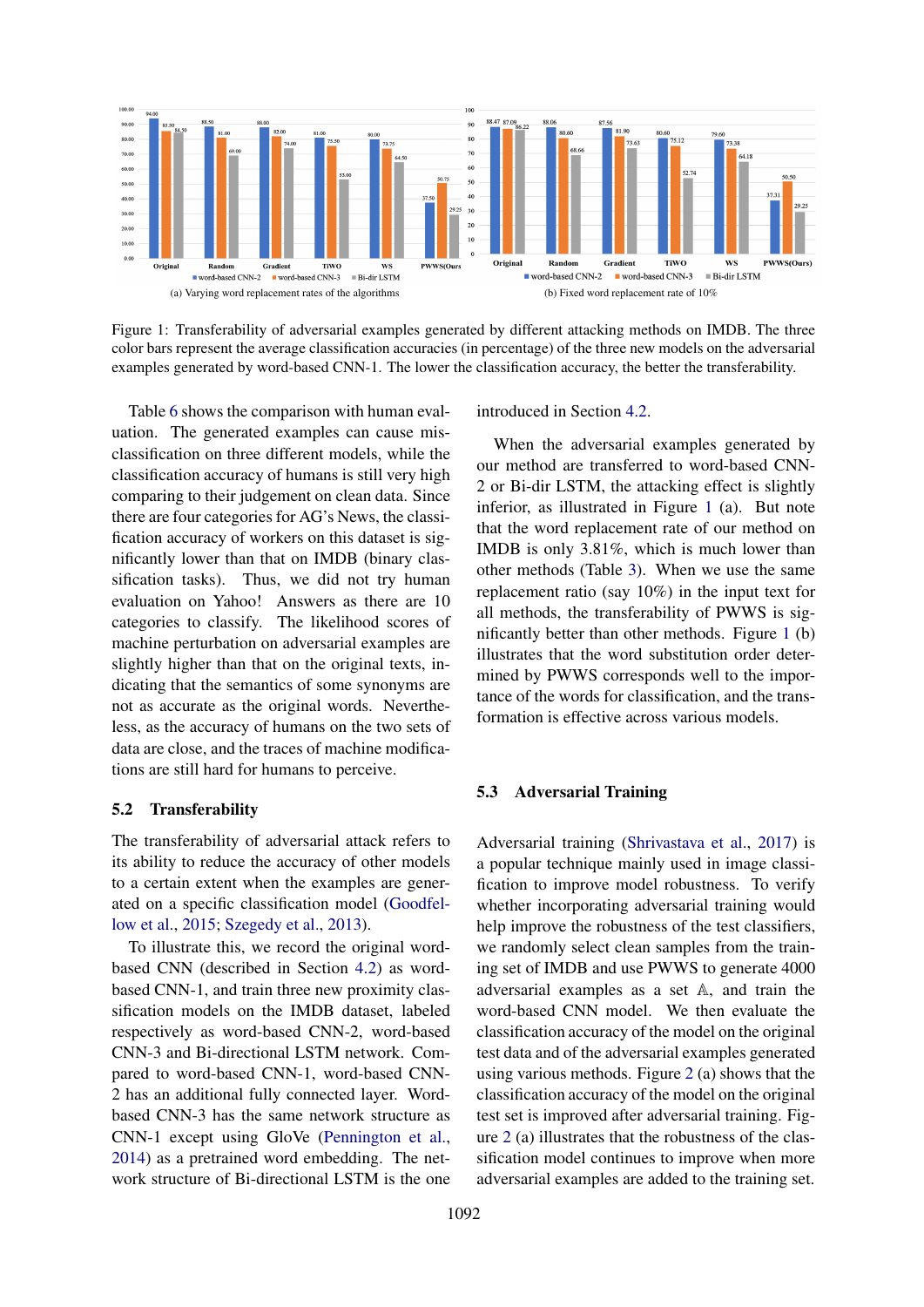<span id="page-8-10"></span>

Figure 2: The result of adversarial training on IMDB dataset. The x-axis represents the number of adversarial examples selected from set A to join the original training set. The classification accuracies are on the original test set and the adversarial examples generated using various methods, respectively.

## 6 Conclusion

We propose an effective method called Probability Weighted Word Saliency (PWWS) for generating adversarial examples on text classification tasks. PWWS introduces a new word substitution order determined by the word saliency and weighted by the classification probability. Experiments show that PWWS can greatly reduce the text classification accuracy with a low word substitution rate, and such perturbation is hard for human to perceive.

Our work demonstrates the existence of adversarial examples in discrete input spaces and shows the vulnerability of NLP models using neural networks. Comparison with existing baselines shows the advantage of our method. PWWS also exhibits a good transferability, and by performing adversarial training we can improve the robustness of the models at test time. In the future, we would like to evaluate the attacking effectiveness and efficiency of our methods on more datasets and models, and do elaborate human evaluation on the similarity between clean texts and the corresponding adversarial examples.

#### References

- <span id="page-8-4"></span>Moustafa Alzantot, Yash Sharma, Ahmed Elgohary, Bo-Jhang Ho, Mani B. Srivastava, and Kai-Wei Chang. 2018. Generating natural language adversarial examples. In *Proceedings of the 2018 Conference on Empirical Methods in Natural Language Processing, Brussels, Belgium, October 31 - November 4, 2018*, pages 2890–2896.
- <span id="page-8-2"></span>Yinpeng Dong, Fangzhou Liao, Tianyu Pang, Hang Su, Jun Zhu, Xiaolin Hu, and Jianguo Li. 2018. Boosting adversarial attacks with momentum. In *The*

*IEEE Conference on Computer Vision and Pattern Recognition (CVPR)*, pages 9185–9193.

- <span id="page-8-6"></span>Javid Ebrahimi, Anyi Rao, Daniel Lowd, and Dejing Dou. 2018. Hotflip: White-box adversarial examples for text classification. In *Proceedings of the 56th Annual Meeting of the Association for Computational Linguistics, ACL 2018, Melbourne, Australia, July 15-20, 2018, Volume 2: Short Papers*, pages 31–36.
- <span id="page-8-5"></span>Ji Gao, Jack Lanchantin, Mary Lou Soffa, and Yanjun Qi. 2018. Black-box generation of adversarial text sequences to evade deep learning classifiers. In *2018 IEEE Security and Privacy Workshops, SP Workshops 2018, San Francisco, CA, USA, May 24, 2018*, pages 50–56.
- <span id="page-8-0"></span>Ian Goodfellow, Jonathon Shlens, and Christian Szegedy. 2015. [Explaining and harnessing adversar](http://arxiv.org/abs/1412.6572)[ial examples.](http://arxiv.org/abs/1412.6572) In *International Conference on Learning Representations*.
- <span id="page-8-9"></span>Yoon Kim. 2014. Convolutional neural networks for sentence classification. In *Proceedings of the 2014 Conference on Empirical Methods in Natural Language Processing, EMNLP 2014, October 25-29, 2014, Doha, Qatar, A meeting of SIGDAT, a Special Interest Group of the ACL*, pages 1746–1751.
- <span id="page-8-1"></span>Alexey Kurakin, Ian Goodfellow, and Samy Bengio. 2016. Adversarial examples in the physical world. *arXiv preprint arXiv:1607.02533*.
- <span id="page-8-8"></span>Jiwei Li, Xinlei Chen, Eduard H. Hovy, and Dan Jurafsky. 2016a. Visualizing and understanding neural models in NLP. In *NAACL HLT 2016, The 2016 Conference of the North American Chapter of the Association for Computational Linguistics: Human Language Technologies, San Diego California, USA, June 12-17, 2016*, pages 681–691.
- <span id="page-8-7"></span>Jiwei Li, Will Monroe, and Dan Jurafsky. 2016b. [Un](http://arxiv.org/abs/1612.08220)[derstanding neural networks through representation](http://arxiv.org/abs/1612.08220) [erasure.](http://arxiv.org/abs/1612.08220) *CoRR*, abs/1612.08220.
- <span id="page-8-3"></span>Bin Liang, Hongcheng Li, Miaoqiang Su, Pan Bian, Xirong Li, and Wenchang Shi. 2018. Deep text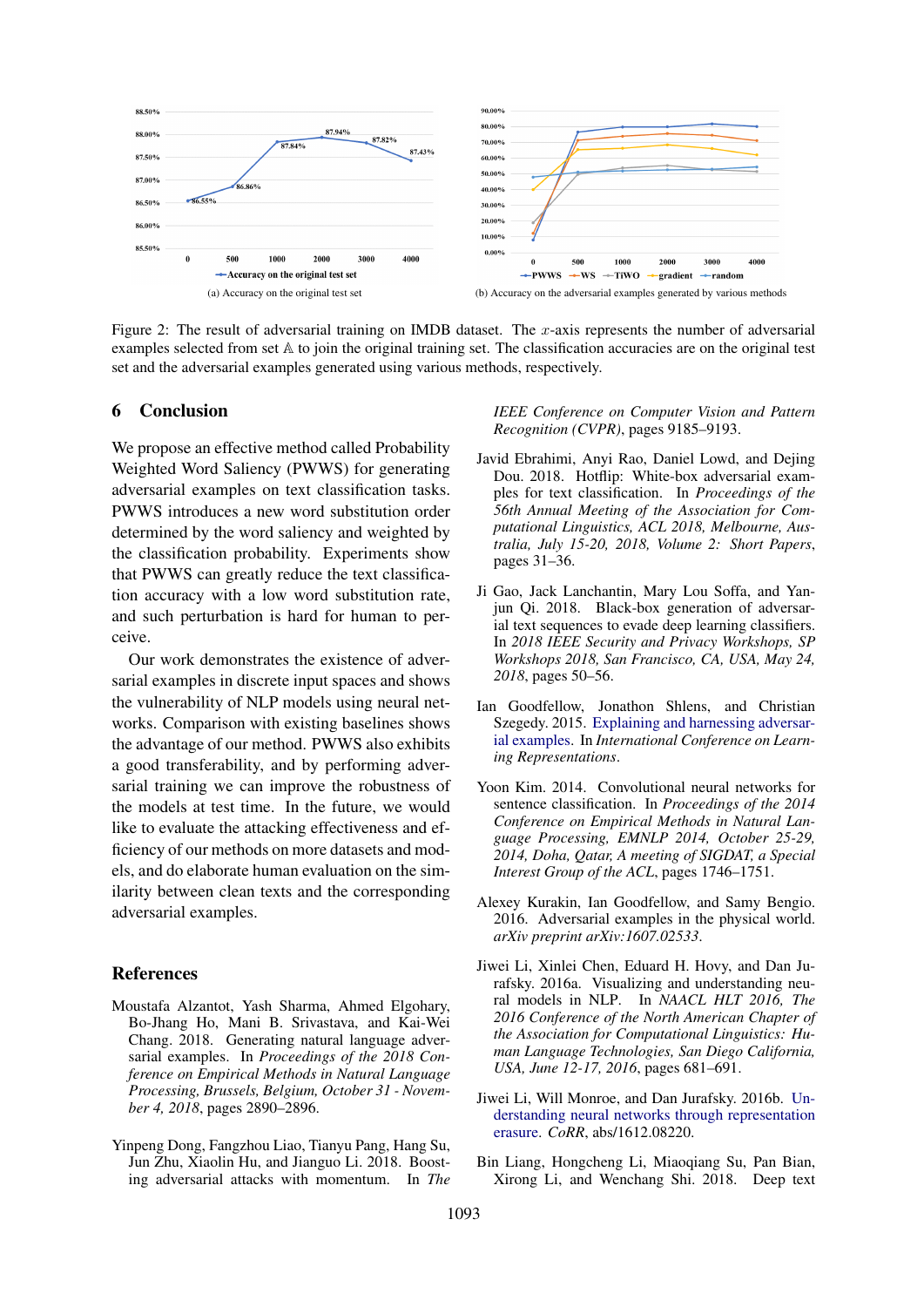classification can be fooled. In *Proceedings of the Twenty-Seventh International Joint Conference on Artificial Intelligence, IJCAI 2018, July 13-19, 2018, Stockholm, Sweden.*, pages 4208–4215.

- <span id="page-9-10"></span>Andrew L. Maas, Raymond E. Daly, Peter T. Pham, Dan Huang, Andrew Y. Ng, and Christopher Potts. 2011. Learning word vectors for sentiment analysis. In *The 49th Annual Meeting of the Association for Computational Linguistics: Human Language Technologies, Proceedings of the Conference, 19-24 June, 2011, Portland, Oregon, USA*, pages 142–150.
- <span id="page-9-1"></span>Anh Mai Nguyen, Jason Yosinski, and Jeff Clune. 2015. Deep neural networks are easily fooled: High confidence predictions for unrecognizable images. In *IEEE Conference on Computer Vision and Pattern Recognition, CVPR 2015, Boston, MA, USA, June 7- 12, 2015*, pages 427–436.
- <span id="page-9-7"></span>Nicolas Papernot, Patrick D. McDaniel, Somesh Jha, Matt Fredrikson, Z. Berkay Celik, and Ananthram Swami. 2016a. [The limitations of deep learning](https://doi.org/10.1109/EuroSP.2016.36) [in adversarial settings.](https://doi.org/10.1109/EuroSP.2016.36) In *IEEE European Symposium on Security and Privacy, EuroS&P 2016, Saarbrucken, Germany, March 21-24, 2016 ¨* , pages 372–387.
- <span id="page-9-6"></span>Nicolas Papernot, Patrick D. McDaniel, Ananthram Swami, and Richard E. Harang. 2016b. Crafting adversarial input sequences for recurrent neural networks. In *2016 IEEE Military Communications Conference, MILCOM 2016, Baltimore, MD, USA, November 1-3, 2016*, pages 49–54.
- <span id="page-9-12"></span>Jeffrey Pennington, Richard Socher, and Christopher D. Manning. 2014. Glove: Global vectors for word representation. In *Proceedings of the 2014 Conference on Empirical Methods in Natural Language Processing, EMNLP 2014, October 25-29, 2014, Doha, Qatar, A meeting of SIGDAT, a Special Interest Group of the ACL*, pages 1532–1543.
- <span id="page-9-5"></span>Suranjana Samanta and Sameep Mehta. 2017. [To](http://arxiv.org/abs/1707.02812)[wards crafting text adversarial samples.](http://arxiv.org/abs/1707.02812) *CoRR*, abs/1707.02812.
- <span id="page-9-9"></span>Motoki Sato, Jun Suzuki, Hiroyuki Shindo, and Yuji Matsumoto. 2018. Interpretable adversarial perturbation in input embedding space for text. In *Proceedings of the Twenty-Seventh International Joint Conference on Artificial Intelligence, IJCAI 2018, July 13-19, 2018, Stockholm, Sweden.*, pages 4323– 4330.
- <span id="page-9-13"></span>Ashish Shrivastava, Tomas Pfister, Oncel Tuzel, Joshua Susskind, Wenda Wang, and Russell Webb. 2017. Learning from simulated and unsupervised images through adversarial training. In *CVPR*, volume 2, page 5.
- <span id="page-9-4"></span>Chuanbiao Song, Kun He, Liwei Wang, and John E Hopcroft. 2019. Improving the generalization of adversarial training with domain adaptation. In *The Seventh International Conference on Learning Representations, New Orleans, Louisiana*.
- <span id="page-9-0"></span>Christian Szegedy, Wojciech Zaremba, Ilya Sutskever, Joan Bruna, Dumitru Erhan, Ian J. Goodfellow, and Rob Fergus. 2013. [Intriguing properties of neural](http://arxiv.org/abs/1312.6199) [networks.](http://arxiv.org/abs/1312.6199) *CoRR*, abs/1312.6199.
- <span id="page-9-2"></span>Florian Tramer, Alexey Kurakin, Nicolas Papernot, ` Ian Goodfellow, Dan Boneh, and Patrick McDaniel. 2018. Ensemble adversarial training: Attacks and defenses. In *International Conference on Learning Representations*.
- <span id="page-9-3"></span>Eric Wong and J. Zico Kolter. 2018. Provable defenses against adversarial examples via the convex outer adversarial polytope. In *Proceedings of the 35th International Conference on Machine Learning, ICML 2018, Stockholmsmassan, Stockholm, Sweden, July ¨ 10-15, 2018*, pages 5283–5292.
- <span id="page-9-8"></span>Puyudi Yang, Jianbo Chen, Cho-Jui Hsieh, Jane-Ling Wang, and Michael I. Jordan. 2018. [Greedy attack](http://arxiv.org/abs/1805.12316) [and gumbel attack: Generating adversarial examples](http://arxiv.org/abs/1805.12316) [for discrete data.](http://arxiv.org/abs/1805.12316) *CoRR*, abs/1805.12316.
- <span id="page-9-11"></span>Xiang Zhang, Junbo Jake Zhao, and Yann LeCun. 2015. Character-level convolutional networks for text classification. In *Annual Conference on Neural Information Processing Systems 2015, December 7-12, 2015, Montreal, Quebec, Canada*, pages 649–657.

## Appendix

In the Appendix, we add more comparisons between the adversarial examples generated by different methods, and comparisons between the original examples and the adversarial examples.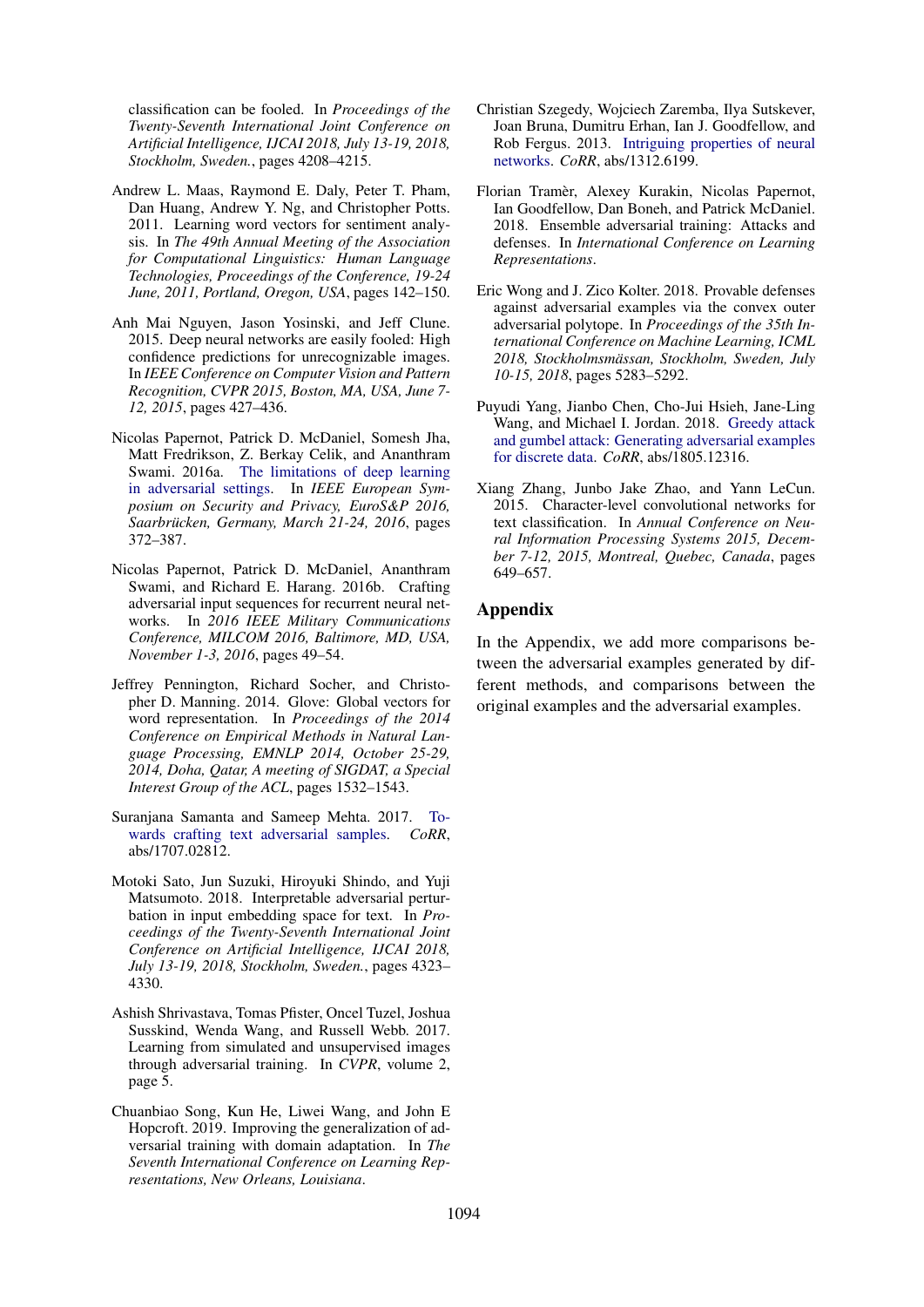| Attack<br>Methods        | <b>Perturbed Texts</b>                                                                                                                                                                                                   |
|--------------------------|--------------------------------------------------------------------------------------------------------------------------------------------------------------------------------------------------------------------------|
| Random                   | The One and the <i>Only</i> ( <i>Solitary</i> )! Agreed this <i>movie</i> ( <i>pic</i> ) is <i>well</i> ( <i>comfortably</i> ) <i>shot</i> ( <i>hit</i> ), but it <i>just</i>                                            |
| Confidence               | (scarcely) makes no sense (mother) and no use (enjoyment) as to how they made 2 hours seem like $3(7)$ just                                                                                                              |
| $= 88.14%$               | (scarcely) over a small (belittled) love (honey) story (taradiddle), this could have been an <i>episode</i> (sequence)                                                                                                   |
|                          | of the <b>bold</b> (sheer) and the beautiful or the o.c., in short please don't watch (learn) this movie (pic) because                                                                                                   |
|                          | there is a song every 5 minutes just to <i>wake</i> (stir) you up from you're sleep (quietus), i gave this <i>movie</i> (pic)                                                                                            |
|                          | 1/10! cause (induce) that was the lowest, and no this is not based completely on a true story, more than half of                                                                                                         |
|                          | it is made up. I repeat the direction of photography is 7 or 8 out of 10, but the movie is just a little too much,                                                                                                       |
|                          | the actor's nasal voice just makes me want to go blow my nose. Unless you are a real him mesh fan this movie                                                                                                             |
|                          | is a huge no-no.                                                                                                                                                                                                         |
| <b>Gradient</b>          | The One and the Only (Solitary) ! Agreed this <i>movie</i> (pic) is well (easily) shot (hit), but it just (scarcely)                                                                                                     |
| Confidence               | makes no <i>sense</i> ( <i>gumption</i> ) and no <i>use</i> ( <i>enjoyment</i> ) as to how they made 2 hours seem like $3(7)$ just ( <i>simply</i> )                                                                     |
| $= 89.49\%$              | over a small (belittled) love (honey) story (taradiddle), this could have been an episode (sequence) of the bold                                                                                                         |
|                          | ( <i>bluff</i> ) and the beautiful or the o.c, in short please don't watch ( <i>learn</i> ) this <i>movie</i> ( <i>pic</i> ) because there is a song                                                                     |
|                          | every 5 minutes just to wake (stir) you up from you're sleep (quietus), i gave this movie (pic) 1/10! cause                                                                                                              |
|                          | <i>(induce)</i> that was the lowest, and no this is not based completely on a true story, more than half of it is made                                                                                                   |
|                          | up. I repeat the direction of photography is 7 or 8 out of 10, but the movie is just a little too much, the actor's                                                                                                      |
|                          | nasal voice just makes me want to go blow my nose. Unless you are a real him mesh fan this movie is a huge                                                                                                               |
|                          | no-no.                                                                                                                                                                                                                   |
| <b>TiWO</b>              | The One and the <i>Only (Solitary)</i> ! Agreed this <i>movie (film)</i> is <i>well (easily)</i> shot (hit), but it just (simply)                                                                                        |
| Confidence               | makes no sense and no use ( <i>manipulation</i> ) as to how they made 2 hours seem like $3(7)$ just ( <i>simply</i> ) over a                                                                                             |
| $= 57.76%$               | small (humble) love (passion) story (level), this could have been an <i>episode</i> (sequence) of the <i>bold</i> (sheer)                                                                                                |
|                          | and the beautiful or the o.c., in short please don't <i>watch</i> (keep) this <i>movie</i> (film) because there is a song every 5                                                                                        |
|                          | minutes just to wake you up from you're sleep (quietus), i gave this movie (motion) $1/10$ (7)! cause (induce)                                                                                                           |
|                          | that was the lowest, and no this is not based completely on a true story, more than half of it is made up. I repeat                                                                                                      |
|                          | the direction of photography is 7 or 8 out of 10, but the movie is just a little too much, the actor's nasal voice                                                                                                       |
|                          | just makes me want to go blow my nose. Unless you are a real him mesh fan this movie is a huge no-no.                                                                                                                    |
| $\overline{\mathbf{WS}}$ | The One and the <i>Only (Solitary)</i> ! Agreed this movie is well <i>shot (hit)</i> , but it <i>just (simply)</i> makes no sense and                                                                                    |
| Confidence               | no use as to how they made 2 hours seem like 3 just over a small (belittled) love (passion) story (taradiddle),                                                                                                          |
| $= 50.04%$               | this could have been an episode of the bold and the beautiful or the o.c, in short please don't watch this movie                                                                                                         |
|                          | because there is a song every 5 minutes just to wake you up from you're sleep (quietus), i gave this movie                                                                                                               |
|                          | ( <i>motion</i> ) 1/10! cause ( <i>induce</i> ) that was the lowest, and no this is not <i>based</i> ( <i>found</i> ) completely ( <i>wholly</i> ) on a                                                                  |
|                          | true <i>story</i> (level), more than half of it is made up. I repeat the direction of <i>photography</i> ( <i>picture</i> ) is 7 or $8(7)$                                                                               |
|                          | out of $10(7)$ , but the movie is just a little too much, the actor's nasal voice just makes me want to go blow my                                                                                                       |
| <b>PWWS</b>              | nose (nozzle). Unless you are a real him mesh fan this movie is a huge no-no.                                                                                                                                            |
| Confidence               | The One and the Only! Agreed this movie is well shot, but it just makes no sense and no use as to how they<br>made 2 hours seem like 3 just over a small love story, this could have been an episode of the bold and the |
| $= 89.77\%$              | beautiful or the o.c, in short please don't watch this movie because there is a song every 5 minutes just to wake                                                                                                        |
|                          | you up from you're sleep, i gave this movie $1/10$ (7)! cause that was the lowest, and no this is not based                                                                                                              |
|                          | completely on a true story, more than half of it is made up. I repeat the direction of photography is 7 or 8 out                                                                                                         |
|                          | of 10, but the movie is just a little too much, the actor's nasal voice just makes me want to go blow my nose.                                                                                                           |
|                          |                                                                                                                                                                                                                          |
|                          | Unless you are a real him mesh fan this movie is a huge no-no.                                                                                                                                                           |

Table 7: Adversarial examples generated for the same clean input text using different attack methods on wordbased CNN. We select a clean input text from the IMDB. The correct category of the original text is negative, and the classification confidence of word-based CNN is 82.77%. The adversarial examples generated by all methods succeeded in making the model misclassify from negative class into positive class. There is only one word substitution needed in our approach(PWWS) to make the attack successful, and it also maintains a high degree of confidence in the classification of wrong class.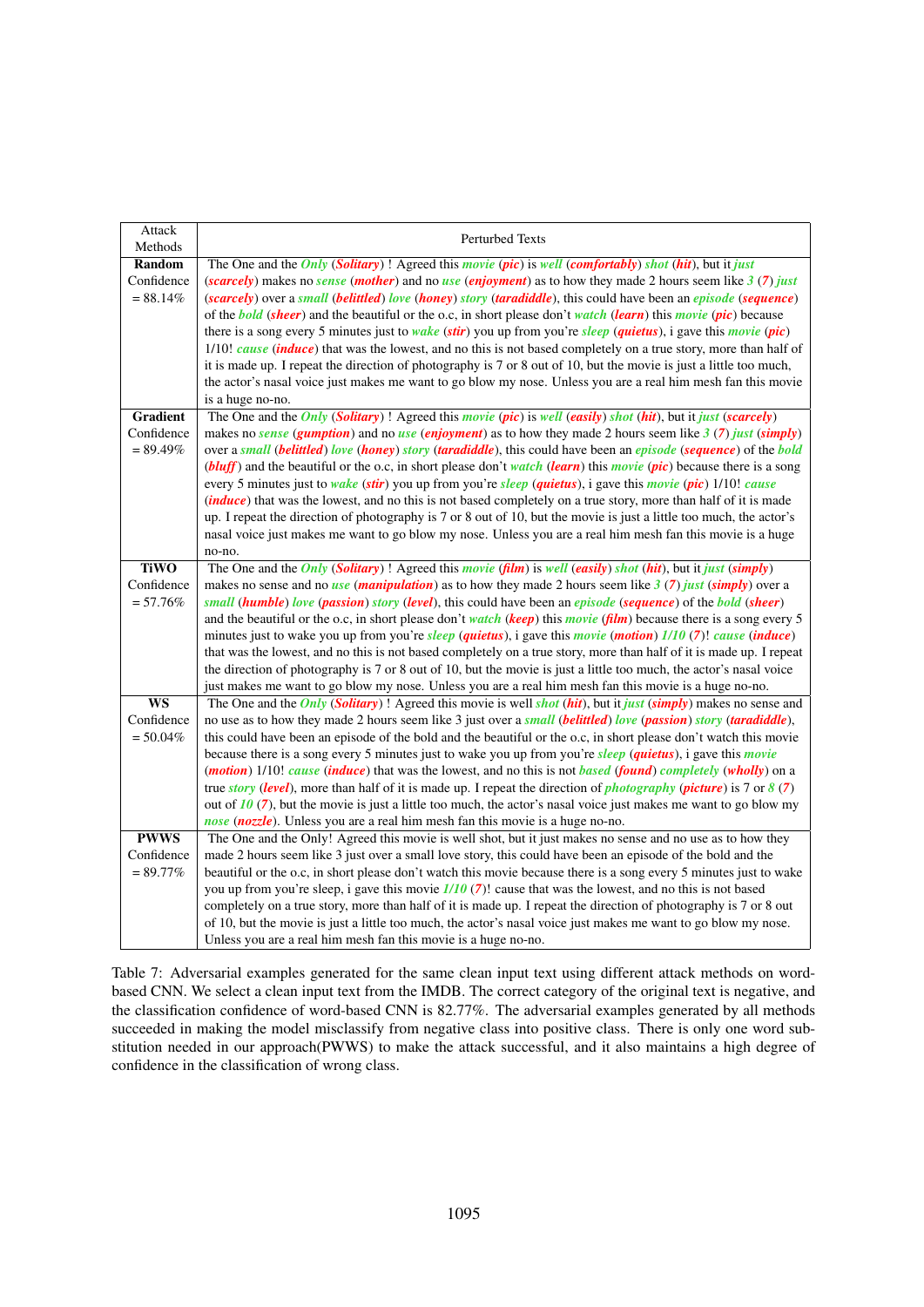| <b>Original</b><br>Prediction | <b>Adversarial</b><br>Prediction | <b>Perturbed Texts</b>                                                                                                                                                                                |
|-------------------------------|----------------------------------|-------------------------------------------------------------------------------------------------------------------------------------------------------------------------------------------------------|
| Positive                      | Negative                         | This is a great $(big)$ show despite many negative user reviews. The aim of this show is to                                                                                                           |
| Confidence                    | Confidence                       | entertain you by making you laugh. Two guys compete against each other to get a girl's phone                                                                                                          |
| $= 59.56\%$                   | $= 87.76\%$                      | number. Simple. The fun in this show is watching the two males try to accomplish their goal.                                                                                                          |
|                               |                                  | Some appear to hate the show for various reasons, but I think, they misunderstood this as an                                                                                                          |
|                               |                                  | "educational" show on how to pick up chicks. Well it is not, it is a comedy show, and the whole                                                                                                       |
|                               |                                  | point of it is to make you laugh, not teach you anything. If you didn't like the show, because it                                                                                                     |
|                               |                                  | doesn't teach you anything, don't watch it. If you don't like the whole clubbing thing, don't                                                                                                         |
|                               |                                  | watch it. If you don't like socializing don't watch it. This show is a comical show. If you down                                                                                                      |
|                               |                                  | by watching others pick up girls, well its not making you laugh, so don't watch it. If you are so                                                                                                     |
|                               |                                  | disappointed in yourself after watching this show and realizing that you don't have the ability to                                                                                                    |
|                               |                                  | "pick-up" girls, there is no reason to hate the show, simply don't watch it!"                                                                                                                         |
| Positive                      | Negative                         | I have just watched the season 2 finale of Doctor Who, and apart from a couple of dull episodes                                                                                                       |
| Confidence                    | Confidence                       | this show is <i>fantastic</i> ( <i>tremendous</i> ). Its a sad loss that we say goodbye to a main character once                                                                                      |
| $= 65.10\%$                   | $= 60.03\%$                      | again in the season final but the show moves on. The BBC does need to increase the budget on                                                                                                          |
|                               |                                  | the show, there are only so many things that can happen in London and the surrounding areas.                                                                                                          |
|                               |                                  | Also some of the special effects all though on the main very good, on the odd occasion do need                                                                                                        |
|                               |                                  | to be a little more polished. It was a huge gamble for the BBC to bring back a show that lost its                                                                                                     |
|                               |                                  | way a long time ago and they must be congratulated for doing so. Roll on to the Christmas 2006                                                                                                        |
|                               |                                  | special, the 2005 Christmas special was by far the best thing on television."                                                                                                                         |
| Negative                      | Positive                         | The One and the Only! Agreed this movie is well shot, but it just makes no sense and no use as                                                                                                        |
| Confidence                    | Confidence                       | to how they made 2 hours seem like 3 just over a small love story, this could have been an                                                                                                            |
| $= 81.73%$                    | $= 89.77\%$                      | episode of the bold and the beautiful or the o.c, in short please don't watch this movie because                                                                                                      |
|                               |                                  | there is a song every 5 minutes just to wake you up from you're sleep, i gave this movie $1/10$ (7)!                                                                                                  |
|                               |                                  | cause that was the lowest, and no this is not based completely on a true story, more than half of it                                                                                                  |
|                               |                                  | is made up. I repeat the direction of photography is 7 or 8 out of 10, but the movie is just a little                                                                                                 |
|                               |                                  | too much, the actor's nasal voice just makes me want to go blow my nose. Unless you are a real                                                                                                        |
|                               |                                  | him mesh fan this movie is a huge no-no.                                                                                                                                                              |
| Negative                      | Positive                         | In all, it took me <i>three</i> (7) attempts to get through this movie. Although not total trash, I've                                                                                                |
| Confidence                    | Confidence                       | found a number of things to be more useful to dedicate my time to, such as taking off my                                                                                                              |
| $= 69.54\%$                   | $= 79.15%$                       | fingernails with sandpaper. The actors involved have to feel about the same as people who star in                                                                                                     |
|                               |                                  | herpes medication commercials do; people won't really pay to see either, the notoriety you earn                                                                                                       |
|                               |                                  | won't be the best for you personally, but at least the commercials get air time. The first one was                                                                                                    |
|                               |                                  | bad, but this gave the word bad a whole new definition, but it does have one good feature: if your                                                                                                    |
|                               |                                  | kids bug you about letting them watch R-rated movies before you want them to, tie them down                                                                                                           |
|                               |                                  | and pop this little gem in. Watch the whining stop and the tears begin. ;)                                                                                                                            |
| Negative                      | Positive                         | This is a very <i>strange</i> ( <i>unusual</i> ) film, with a no-name cast and virtually nothing known about it                                                                                       |
| Confidence                    | Confidence                       | on the web. It uses an approach familiar to those who have watched the likes of Creepshow in                                                                                                          |
| $= 83.24%$                    | $= 52.19%$                       | that it introduces a trilogy of so-called "horror" shorts and blends them together into a                                                                                                             |
|                               |                                  | connecting narrative of the people who are involved in the segments getting off a bus. There is a                                                                                                     |
|                               |                                  | narrator who prattles on about relationships, but his talking adds absolutely nothing to the mix at                                                                                                   |
|                               |                                  | all and just adds to the confusion. As for the stories themselves, well I swear I have not got a<br>clue why this movie got an $18(7)$ certificate in the UK, which would bring it into line with the |
|                               |                                  | likes of Nightmare On Elm Street and The Exorcist. Nothing here is even remotely scary there                                                                                                          |
|                               |                                  | is no gore, sex, nudity or even a swear word to liven things up, this is the kind of thing you could                                                                                                  |
|                               |                                  | put out on Children's TV and no-one would bat an eyelid. I can only think if it had got the rating                                                                                                    |
|                               |                                  | it truly deserved (a PG) no serious horror fan would be seen dead with it, so the distributor                                                                                                         |
|                               |                                  | probably buffeted the BBFC until they relented. Anyway, here are the $3(7)$ tales in summary: 1.                                                                                                      |
|                               |                                  | A man becomes dangerously obsessed with his telekinetic car to the point of alienating his                                                                                                            |
|                               |                                  | fiancee. 2. A man who lives in a filthy apartment is understandably freaked out when a living                                                                                                         |
|                               |                                  | organism evolved from his six-month old tuna casserole. 3. A woman thinks she has found the                                                                                                           |
|                               |                                  | perfect man through a computer dating service that is until he starts to act weird And there                                                                                                          |
|                               |                                  | you have it. Some of them are pretty amusing due to their outlandish premises (my favourite                                                                                                           |
|                               |                                  | being number 2) but you get the feeling they were meant to be a) frightening and b) morality                                                                                                          |
|                               |                                  | plays, unfortunately they fail miserably on both counts. To sum up then, this flick is an obscure                                                                                                     |
|                               |                                  | curiosity for very good reasons."                                                                                                                                                                     |

Table 8: More adversarial examples instances in IMDB with word-based CNN model. The last three instances in this table show the role of named entities(NEs) in PWWS. The true label of the last three examples are all negative, and we use most frequently occurring cardinal number 7 in the dictionary of positive class as an  $NE_{adv}$ . The adversarial examples can be generated by replacing few cardinal number in the original input text with 7.